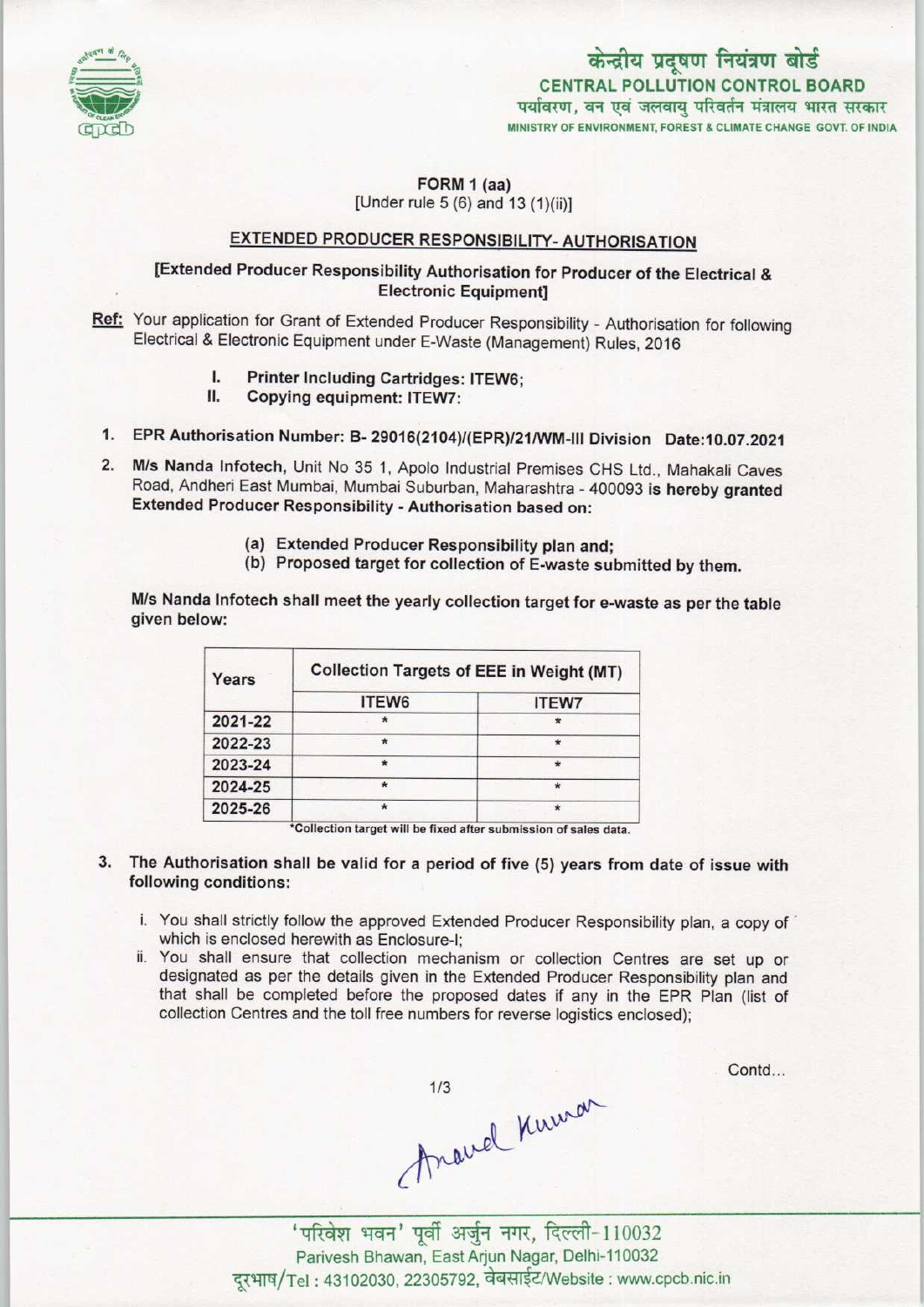

From pre page...

- is channelized to your PRO M/s PRO You shall ensure that all the collected e-waste is channelized to your From the Pro-Connect, G-7, New Market, Near Khasa Kothi Circle, Jaipur and record shall be maintained at dismantler/recycler and at your end. connect, G-7, New manner,<br>maintained at dismantler/recycler and at your end. all ensure that all the collected e-waste is (t, G-7, New Market, Near Khasa Kothi Condinent and a dismantler/recycler and at your end.<br>
all maintain records, in Form-2 of these lall maintain records, in Form-2 of these la
- You shall maintain records, in Form-2 of these control Board;
- v. You shall maintain Forutiny by Central Pollution Control Board,<br>records available for scrutiny by Central Pollution Control Board on or You shall file annual returns in Form-3 to the Geniual Pollowing School School School School School School School School School School School School School School School School School School School School School School Sch before 30th day of June following the financial year to which that returns relates.<br>vi. General Terms & Conditions of the Authorisation:
- 

- a.The authorisation shall comply with provisions of the Environment(Protection) Act, a. The authorisation shall comply with provisions or the Energy conder;<br>1986 and the E-waste (Management) Rules, 2016 made there under;
- b. The authorisation or its renewal shall be produced for inspection at the request of an officer authorised by the Central Pollution Control Board;
- b. The authorisation or its renewal shall be produced for inspection at the requirement of the central Pollution Control Board;<br>c. Any change in the approved Extended Producer Responsibility plan should be<br>c. Any change in

informed to Central Pollution Control Board within 15 days on which decision the communicated by Central Pollution Control Board within sixty days;

- d. It is the duty of the authorised person to take prior permission of the Central<br>Pollution Control Board to close down any collection centre/points or any other facility which are part of the EPR plan; Pollution Control Board to close down any conection senter-<br>facility which are part of the EPR plan;<br>of authorisation shall be made as laid down in sub-
- e. An application for the renewal of authorisation shall be made as laid down in sub-<br>rule (vi) of rule of 13(1) the E- Waste (Management) Rules, 2016;<br>rule (vi) of rule of 13(1) the E- Waste (Management) Rules, 2016;
- The Board reserves right to cancel/amend/revoke the authorisation at any time as per the policy of the Board or Government.

# vii. Additional Conditions: -

- 
- a) That the applicant will submit annual sales data along with annual returns; a) That the applicant will submit annual sales data along with annual returns,<br>a) That the applicant will submit annual sales datasses of collection points provided by That the applicant has to ensure that the addresses of collection points/centres collection centre/points or any other<br>
in shall be made as laid down in sub-<br>
ment) Rules, 2016;<br>
voke the authorisation at any time as<br>
tta along with annual returns;<br>
lresses of collection points provided by<br>
eable and